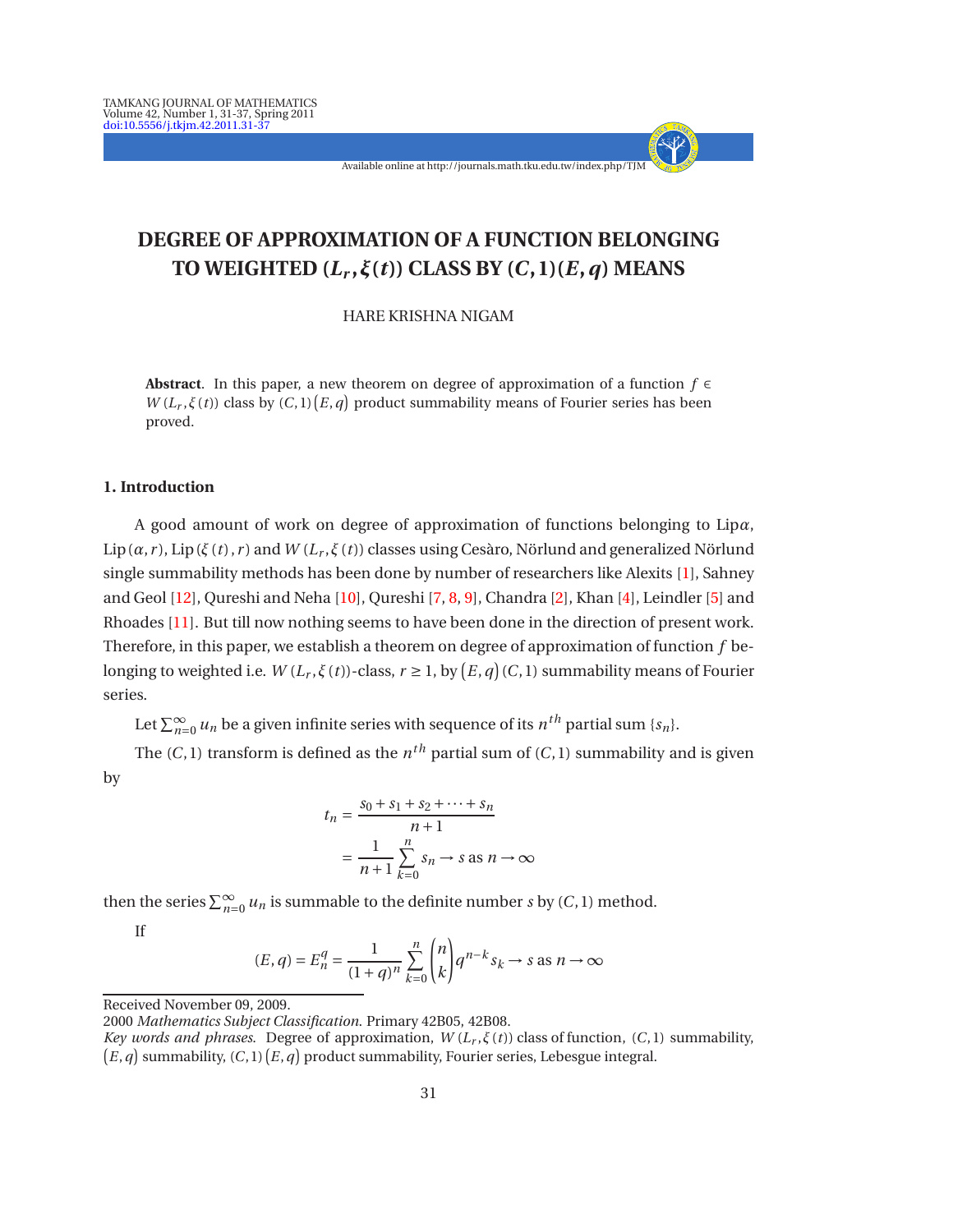#### 32 HARE KRISHNA NIGAM

then the infinite series  $\sum_{n=0}^{\infty} u_n$  with partial sum  $s_n$  is said to be summable by  $(E, q)$  method to a definite number *s* (Hardy [\[3](#page-6-10)]).

A product of (*C*,1) transform of (*E*,*q*) transform defines (*C*,1)(*E*,*q*) transform and it can be denoted by  $C_n^1 E_n^q$ .

Thus if

$$
C_n^1 E_n^q = \frac{1}{n+1} \sum_{k=0}^n E_k^q \to s \text{ as } n \to \infty
$$

where  $E_n^q$  denotes the  $(E, q)$  transform, then the series  $\sum_{n=0}^{\infty} u_n$  is said to be summable by  $(C,1)(E,q)$  means or summable  $(C,1)(E,q)$  to a definite number *s*.

<span id="page-1-0"></span>Let  $f(x)$  be periodic with period  $2\pi$  and integrable in the sense of Lebesgue. The Fourier series of  $f(x)$  is given by

$$
f(x) \sim \frac{a_0}{2} + \sum_{n=1}^{\infty} (a_n \cos nx + b_n \sin nx)
$$
 (1.1)

with  $n^{\text{th}}$  partial sum  $s_n(f; x)$ .

A function *f* ∈ Lip*α* if

$$
f(x+t) - f(x) = O(|t|^{\alpha}) \qquad \text{for } 0 < \alpha \le 1,
$$

 $f \in Lip(\alpha, r)$  if

$$
\left(\int_0^{2\pi} |f(x+t) - f(x)|^r dx\right)^{\frac{1}{r}} = O(|t|^{\alpha}), \quad 0 < \alpha \le 1, \ r \ge 1
$$
\n(Definition 5.38 of Mc Fadden [6], 1942).

Given a positive increasing function  $\xi(t)$  and an integer  $r \ge 1$ ,  $f \in Lip(\xi(t), r)$  if

$$
\left(\int_0^{2\pi} |f(x+t) - f(x)|^r dx\right)^{\frac{1}{r}} = O(\xi(t)),
$$

and that  $f(t) \in W(L_r, \xi(t))$  if

$$
\left(\int_0^{2\pi} \left| \{f(x+t) - f(x)\} \sin^{\beta} x \right|^r dx \right)^{\frac{1}{r}} = O(\xi(t)), \ \beta \ge 0.
$$

If  $β = 0$  then  $W(L_r, ξ(t))$  coincides with the class Lip ( $ξ(t), r$ ) and if  $ξ(t) = t^α$  then Lip( $ξ(t), r$ ) class coincides with the class Lip( $\alpha$ , *r*) and if  $r \to \infty$  then Lip( $\alpha$ , *r*) class reduces to the class Lip*α*.

Now we define norm by

$$
||f||_{r} = \left(\int_{0}^{2\pi} |f(x)|^{r} dt\right)^{\frac{1}{r}}, \quad r \ge 1
$$
 (1.2)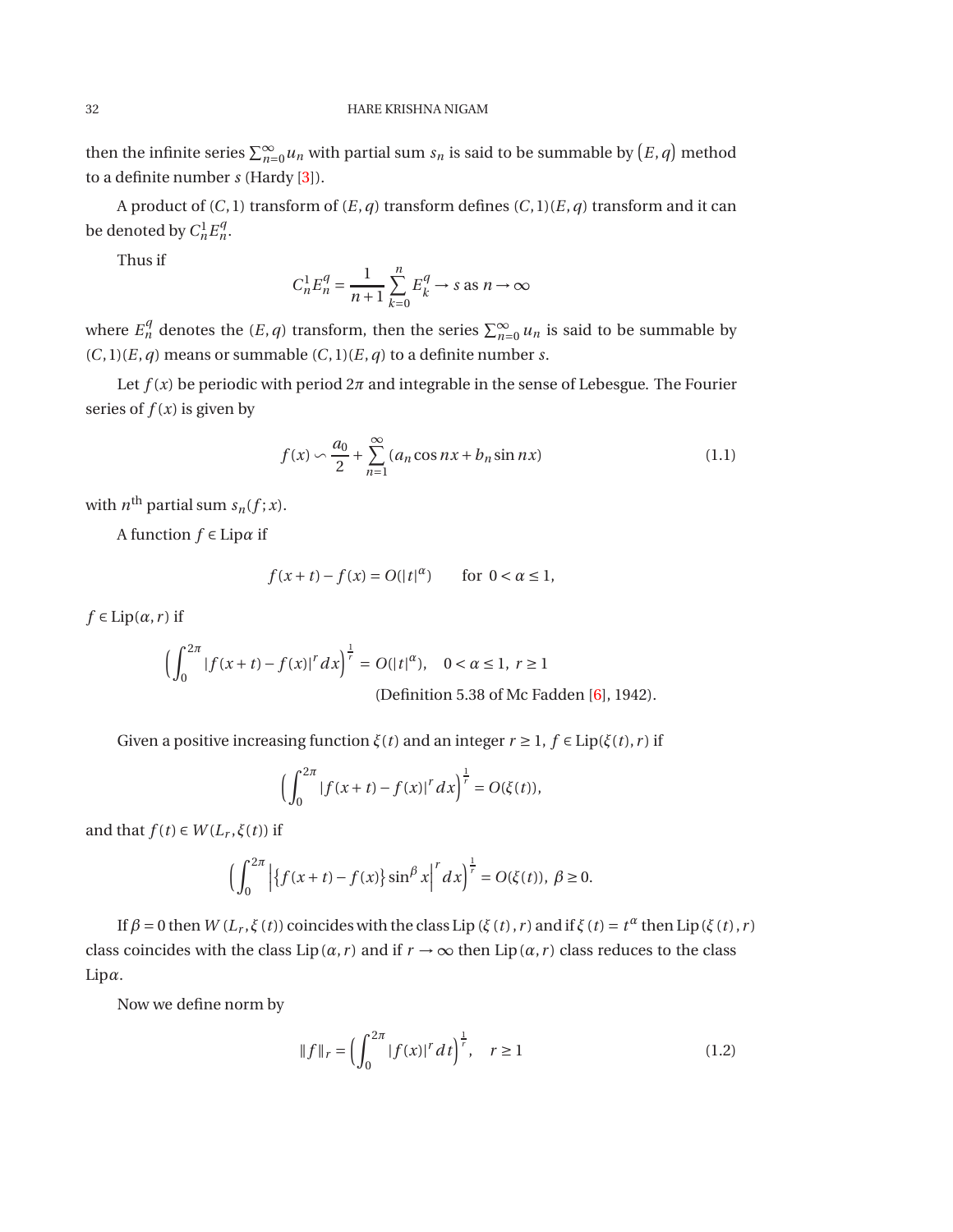and let the degree of approximation  $E_n(f)$  be given by

$$
E_n(f) = \min \|f - T_n\|_r \quad \text{(Zygmund [14])} \tag{1.3}
$$

where  $T_n(x)$  is a trigonometric polynomial of degree *n*.

The following notations are used through out the paper:

$$
\begin{aligned} \phi(t) &= f(x+t) + f(x-t) - 2f(x) \\ K_n(t) &= \frac{1}{2\pi(n+1)} \sum_{k=0}^n \left[ \frac{1}{(1+q)^k} \sum_{\nu=0}^k \left\{ \binom{k}{\nu} q^{k-\nu} \frac{\sin(\nu + \frac{1}{2})t}{\sin(\frac{t}{2})} \right\} \right]. \end{aligned}
$$

# **2. Main theorem**

If *f* is a 2 $\pi$ -periodic function, Lebesgue integrable on [0,2 $\pi$ ] and belongs to  $W(L_r, \xi(t))$ class, then its degree of approximation is given by

$$
||C_n^1 E_n^q - f||_r = O[(n+1)^{\beta + \frac{1}{r}} \xi\left(\frac{1}{n+1}\right)]
$$
\n(2.1)

provided  $\xi(t)$  satisfies the following conditions:

$$
\left\{ \frac{\xi(t)}{t} \right\} \text{ be a decreasing sequence,}
$$
 (2.2)

<span id="page-2-0"></span>
$$
\left\{ \int_0^{\frac{1}{n+1}} \left( \frac{t |\phi(t)|}{\xi(t)} \right)^r \sin^{\beta r} t dt \right\}^{\frac{1}{r}} = O\Big(\frac{1}{n+1}\Big)
$$
 (2.3)

and

$$
\left\{\int_{\frac{1}{n+1}}^{\pi} \left(\frac{t^{-\delta}|\phi(t)|}{\xi(t)}\right)^{r} dt\right\}^{\frac{1}{r}} = O\left\{\left(n+1\right)^{\delta}\right\} \tag{2.4}
$$

where  $\delta$  is an arbitrary number such that  $s(1-\delta)-1>0, \frac{1}{r}+\frac{1}{s}$  $\frac{1}{s}$  = 1, conditions [\(2.3\)](#page-2-0) and [\(2.4\)](#page-2-0) hold uniformly in *x* and  $C_n^1 E_n^q$  is  $(C, 1)(E, q)$  means of the Fourier series [\(1.1\)](#page-1-0).

#### **3. Lemmas**

Following lemmas are required for the proof of our theorem:

## **Lemma 1***.*

<span id="page-2-1"></span>
$$
|K_n(t)| = O(n+1)
$$
, for  $0 \le t \le \frac{1}{n+1}$ .

**Proof.** For  $0 \le t \le \frac{1}{n+1}$ ,  $\sin nt \le n \sin t$ 

$$
|K_n(t)| \le \frac{1}{2\pi (n+1)} \left| \sum_{k=0}^n \bigg[ \frac{1}{(1+q)^k} \sum_{\nu=0}^k \binom{k}{\nu} q^{k-\nu} \frac{(2\nu+1)\sin(\frac{t}{2})}{\sin(\frac{t}{2})} \bigg] \right|
$$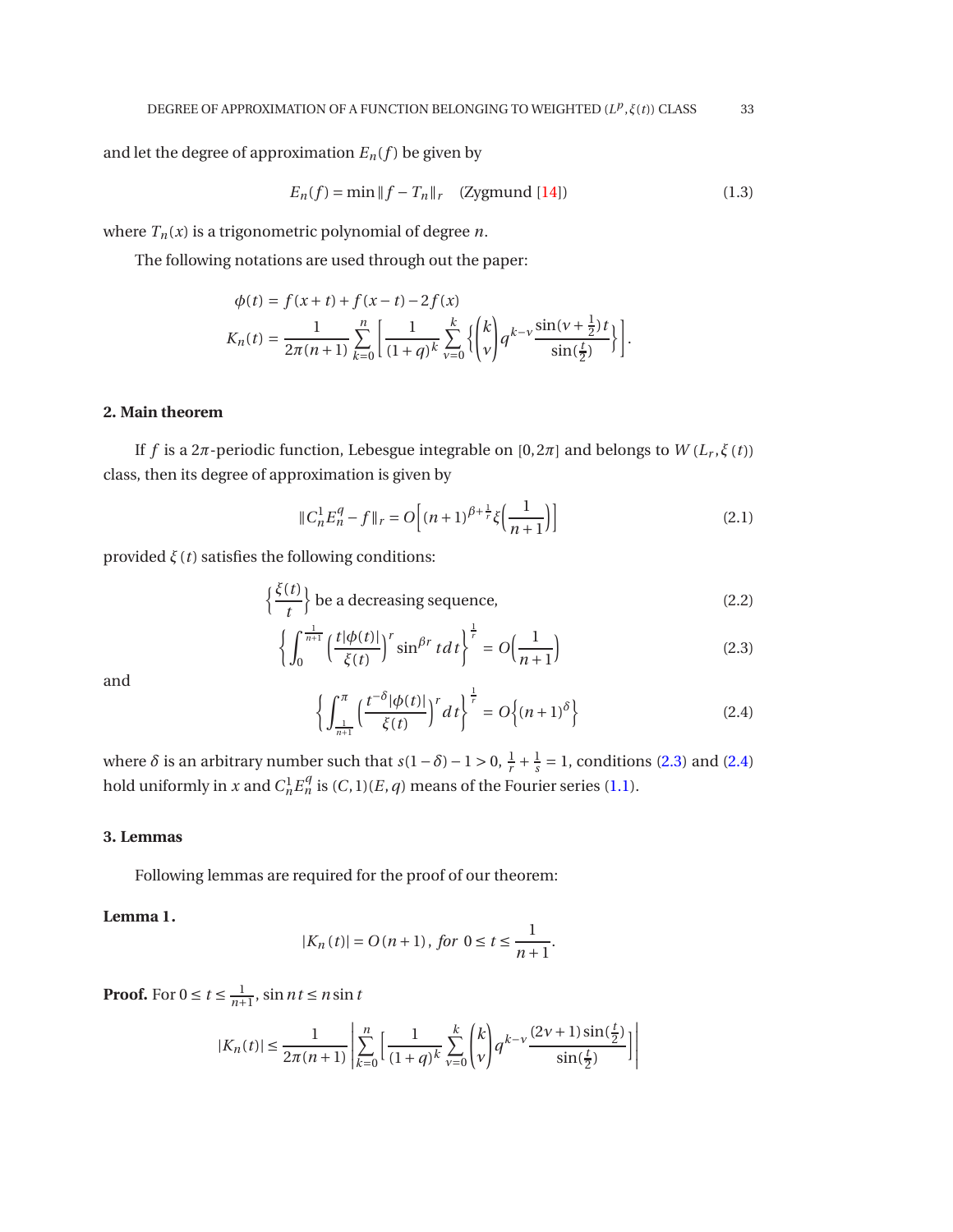$$
\leq \frac{1}{2\pi(n+1)} \left| \sum_{k=0}^{n} \left[ \frac{1}{(1+q)^k} (2k+1) \sum_{\nu=0}^{k} {k \choose \nu} q^{k-\nu} \right] \right|
$$
  
= 
$$
\frac{1}{2\pi(n+1)} \sum_{k=0}^{n} (2k+1)
$$
  
= 
$$
O(n+1)
$$

<span id="page-3-0"></span>**Lemma 2***.*

$$
|K_n(t)| = O\Big(\frac{1}{t}\Big), \text{ for } \frac{1}{n+1} \le t \le \pi.
$$

**Proof.** For  $\frac{1}{n+1} \le t \le \pi$ , by applying Jordan's lemma,  $\sin\left(\frac{t}{2}\right)$  $\left(\frac{t}{2}\right) \geq \frac{t}{\pi}$  $\frac{t}{\pi}$  and sin  $nt \leq 1$ 

$$
|K_n(t)| \le \frac{1}{2\pi(n+1)} \left| \sum_{k=0}^n \left[ \frac{1}{(1+q)^k} \sum_{\nu=0}^k {k \choose \nu} q^{k-\nu} \frac{1}{\left(\frac{t}{\pi}\right)} \right] \right|
$$
  

$$
\le \frac{1}{2t(n+1)} \sum_{k=0}^n \left[ \frac{1}{(1+q)^k} (1+q)^k \right]
$$
  

$$
= \frac{1}{2t(n+1)} \sum_{k=0}^n 1
$$
  

$$
= O\left(\frac{1}{t}\right).
$$

### **4. Proof of main theorem**

Following Titchmarsh [\[13](#page-6-13)] and using Riemann-Lebesgue theorem,  $s_n(f; x)$  of the series [\(1.1\)](#page-1-0) is given by

$$
s_n(f; x) - f(x) = \frac{1}{2\pi} \int_0^{\pi} \phi(t) \frac{\sin\left((n + \frac{1}{2})t\right)}{\sin\frac{t}{2}} dt.
$$

Therefore, using [\(1.1\)](#page-1-0) the  $\left(E,q\right)$  transform  $\left(E_n^q\right)$  of  $s_n\left(f;x\right)$  is given by

$$
E_n^q - f(x) = \frac{1}{2\pi (1+q)^k} \int_0^{\pi} \frac{\phi(t)}{\sin(\frac{t}{2})} \left\{ \sum_{k=0}^n \binom{n}{k} q^{n-k} \sin\left(k + \frac{1}{2}\right) t \right\} dt.
$$

<span id="page-3-1"></span>Now denoting  $(C, 1)$   $(E, q)$  transform of  $s_n(f; x)$  as  $C_n^1 E_n^q$ , we write

$$
C_n^1 E_n^q - f(x) = \frac{1}{2\pi (n+1)} \sum_{k=0}^n \left[ \frac{1}{(1+q)^k} \int_0^\pi \frac{\phi(t)}{\sin(\frac{t}{2})} \left\{ \sum_{\nu=0}^k \binom{k}{\nu} q^{n-k} \sin(\nu + \frac{1}{2}) t \right\} dt \right]
$$
  
= 
$$
\left[ \int_0^{\frac{1}{n+1}} + \int_{\frac{1}{n+1}}^\pi \right] \phi(t) K_n(t) dt
$$
  
=  $I_1 + I_2$  (say). (4.1)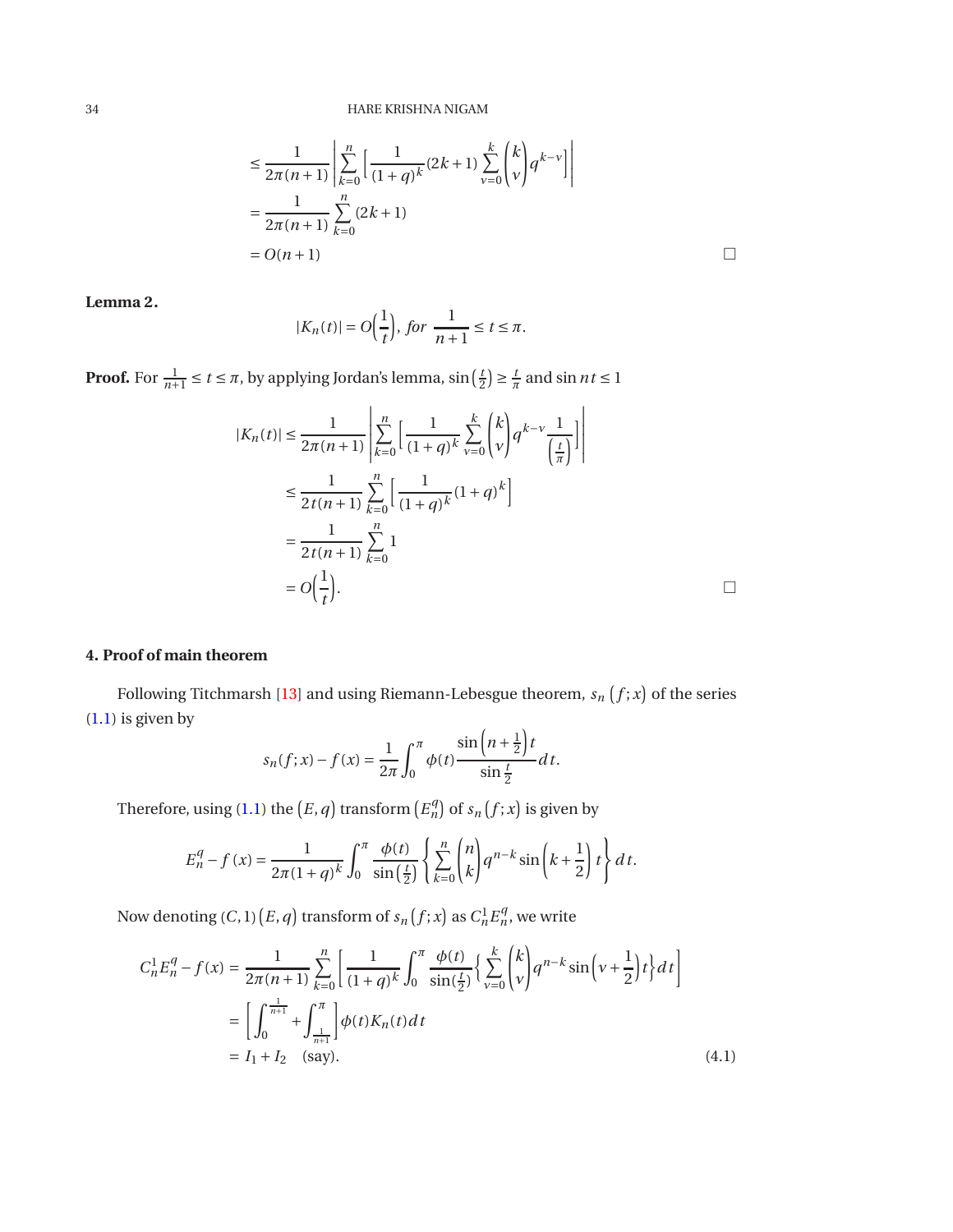Now

$$
|I_1| \leq \int_0^{\frac{1}{n+1}} |\phi(t)| \, |K_n(t)| \, dt.
$$

We have

$$
|\phi(x+t)-\phi(x)|\leq |f(u+x+t)-f(u+x)|+|f(u-x-t)-f(u-x)|.
$$

Hence, by Minkowiski's inequality,

$$
\begin{aligned} \left[ \int_0^{2\pi} \left\{ \left| \phi(x+t) - \phi(x) \right\} \sin^\beta x \right|^r dx \right]^{\frac{1}{r}} \\ &\leq \left[ \int_0^{2\pi} \left| \left\{ f(u+x+t) - f(u+x) \right\} \sin^\beta x \right|^r dx \right]^{\frac{1}{r}} \\ &\quad + \left[ \int_0^{2\pi} \left| \left\{ f(u-x-t) - f(u-x) \right\} \sin^\beta x \right|^r dx \right]^{\frac{1}{r}} \\ &= O\left\{ \xi(t) \right\}. \end{aligned}
$$

Then  $f \in W(L_r, \xi(t)) \Rightarrow \phi \in W(L_r, \xi(t))$ .

<span id="page-4-0"></span>Using Hölder's inequality and the fact that  $\phi(t) \in W(L_r, \xi(t))$ , [\(2.3\)](#page-2-0), Lemma [1](#page-2-1) and second mean value theorem for integrals, we have

$$
|I_{1}| \leq \left[\int_{0}^{\frac{1}{n+1}} \left\{\frac{t \left|\phi(t)\right| \sin^{\beta} t}{\xi(t)}\right\}^{r} dt\right]^{\frac{1}{r}} \left[\int_{0}^{\frac{1}{n+1}} \left\{\frac{\xi(t) |K_{n}(t)|}{t \sin^{\beta} t}\right\}^{s} dt\right]^{\frac{1}{s}}
$$
  
\n
$$
= O\left(\frac{1}{n+1}\right) \left[\int_{0}^{\frac{1}{n+1}} \left\{\frac{(n+1)\xi(t)}{t^{1+\beta}}\right\}^{s} dt\right]^{\frac{1}{s}}
$$
  
\n
$$
= O\left\{\xi\left(\frac{1}{n+1}\right)\right\} \left[\int_{\epsilon}^{\frac{1}{n+1}} \frac{dt}{t^{(1+\beta)s}}\right]^{\frac{1}{s}} \text{ for some } 0 < \epsilon < \frac{1}{n+1}
$$
  
\n
$$
= O\left\{(n+1)^{\beta+\frac{1}{r}} \xi\left(\frac{1}{n+1}\right)\right\} \text{ since } \frac{1}{r} + \frac{1}{s} = 1.
$$
 (4.2)

<span id="page-4-1"></span>Now using Hölder's inequality,  $|\sin t| < 1$ ,  $\sin t \geq \left(\frac{2t}{\pi}\right)$  $\frac{2t}{\pi}$ ), Lemma [2,](#page-3-0) [\(2.2\)](#page-2-0), [\(2.4\)](#page-2-0) and mean value theorem,

$$
|I_2| \leq \left[ \int_{\frac{1}{n+1}}^{\pi} \left\{ \frac{t^{-\delta} |\phi(t)| \sin^{\beta} t}{\xi(t)} \right\}^r dt \right]^{\frac{1}{r}} \left[ \int_{\frac{1}{n+1}}^{\pi} \left\{ \frac{\xi(t) |K_n(t)|}{t^{-\delta} \sin^{\beta} t} \right\}^s dt \right]^{\frac{1}{s}}
$$
  

$$
= O\left\{ (n+1)^{\delta} \right\} \left[ \int_{\frac{1}{n+1}}^{\pi} \left\{ \frac{\xi(t)}{t^{\beta+1-\delta}} \right\}^s dt \right]^{\frac{1}{s}}
$$
  

$$
= O\left\{ (n+1)^{\delta} \right\} \left[ \int_{\frac{1}{\pi}}^{n+1} \left\{ \frac{\xi\left(\frac{1}{y}\right)}{y^{\delta-1-\beta}} \right\}^s \frac{dy}{y^2} \right]^{\frac{1}{s}}
$$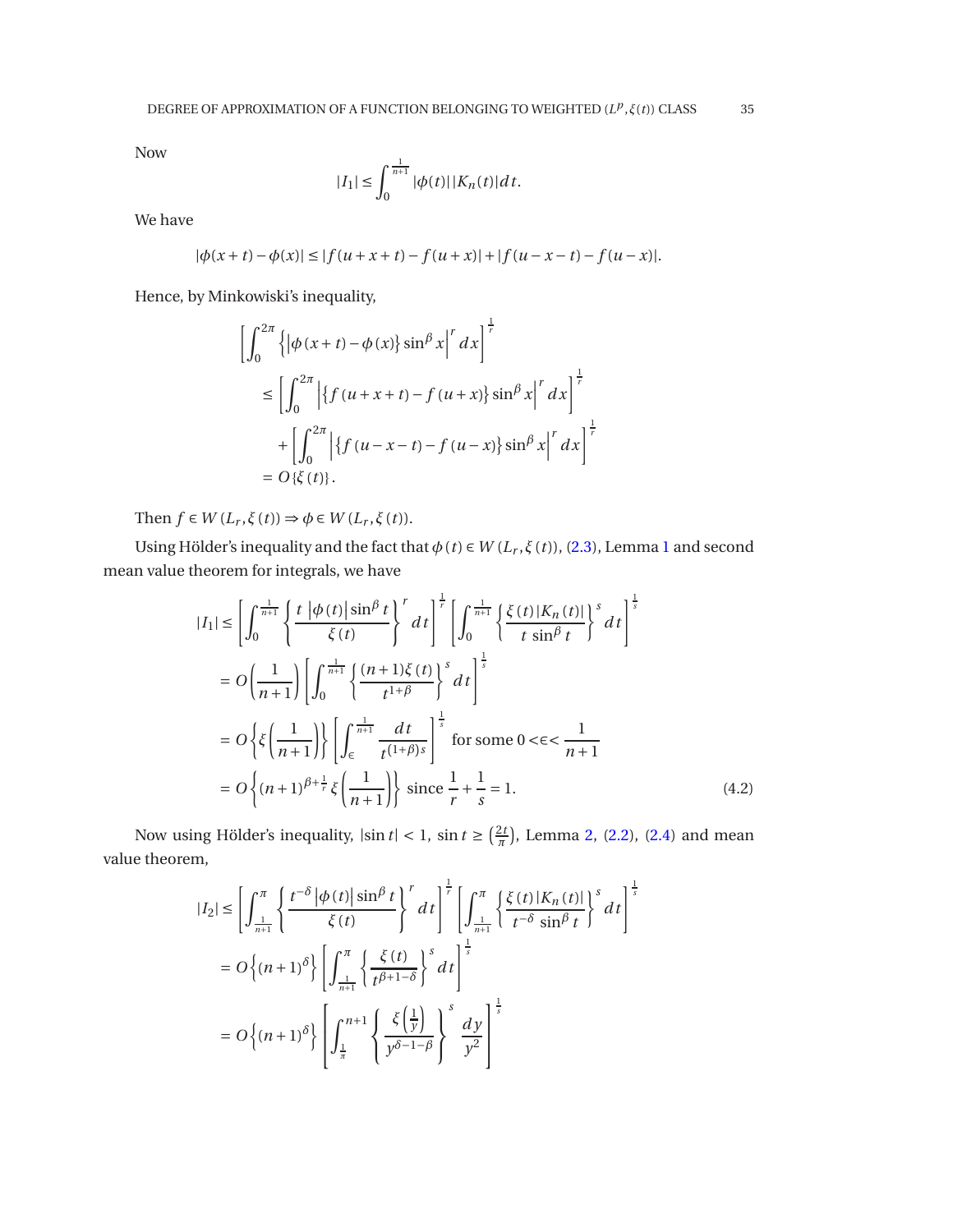$$
= O\left\{ (n+1)^{\delta} \xi \left( \frac{1}{n+1} \right) \right\} \left[ \int_{\frac{1}{\pi}}^{n+1} \frac{dy}{y^{s(\delta-1-\beta)+2}} \right]^{\frac{1}{s}}
$$
  
\n
$$
= O\left\{ (n+1)^{\delta} \xi \left( \frac{1}{n+1} \right) \right\} \left[ \frac{(n+1)^{s(1+\beta-\delta)-1} - \pi^{s(\delta-1-\beta)+1}}{s(1+\beta-\delta)-1} \right]^{\frac{1}{s}}
$$
  
\n
$$
= O\left\{ (n+1)^{\delta} \xi \left( \frac{1}{n+1} \right) \right\} \left[ (n+1)^{(1+\beta-\delta)-\frac{1}{s}} \right]
$$
  
\n
$$
= O\left\{ (n+1)^{\beta+\frac{1}{r}} \xi \left( \frac{1}{n+1} \right) \right\} \text{ since } \frac{1}{r} + \frac{1}{s} = 1.
$$
 (4.3)

Now combining  $(4.1)$ ,  $(4.2)$  and  $(4.3)$ , we get

$$
\begin{aligned} \left| C_n^1 E_n^q - f(x) \right| &= O\left\{ (n+1)^{\beta + \frac{1}{r}} \xi \left( \frac{1}{n+1} \right) \right\} \\ \left\| C_n^1 E_n^q - f \right\|_r &= \left\{ \int_0^{2\pi} O\left\{ (n+1)^{\beta + \frac{1}{r}} \xi \left( \frac{1}{n+1} \right) \right\}^r dx \right\}^{\frac{1}{r}} \\ &= O\left\{ (n+1)^{\beta + \frac{1}{r}} \xi \left( \frac{1}{n+1} \right) \right\} \left[ \left\{ \int_0^{2\pi} dx \right\}^{\frac{1}{r}} \right] \\ &= O\left\{ (n+1)^{\beta + \frac{1}{r}} \xi \left( \frac{1}{n+1} \right) \right\} . \end{aligned}
$$

This completes the proof of the main theorem.  $\Box$ 

# <span id="page-5-0"></span>**5. Corollaries**

Following corollaries can be derived from our main theorem:

**Corollary 1.** *If* $\beta = 0$  *and*  $\xi(t) = t^{\alpha}$ *, then the degree of approximation of a function*  $f \in Lip(\alpha, r)$ , 0 < *α* ≤ 1*, is given by*  $\overline{ }$  $\Delta$ 

$$
||C_n^1 E_n^q - f(x)||_r = O\left\{\frac{1}{(n+1)^{\alpha-\frac{1}{r}}}\right\}.
$$

**Corollary 2.** *If*  $r \rightarrow \infty$  *in Corollary* [1](#page-5-0)*, then for*  $0 < \alpha < 1$ *,* 

$$
\left\|C_n^1 E_n^q - f(x)\right\|_{\infty} = O\left\{\frac{1}{(n+1)^{\alpha}}\right\}.
$$

<span id="page-5-1"></span>**Corollary 3.** *If*  $\beta = 0$ ,  $\xi(t) = t^{\alpha}$  *and*  $q_n = 1 \forall n$ , *then the degree of approximation of a function*  $f \in Lip(\alpha, r)$ ,  $0 < \alpha \leq 1$ *, is given by* 

$$
||C_n^1 E_n^1 - f(x)||_r = O\left\{\frac{1}{(n+1)^{\alpha - \frac{1}{r}}}\right\}.
$$